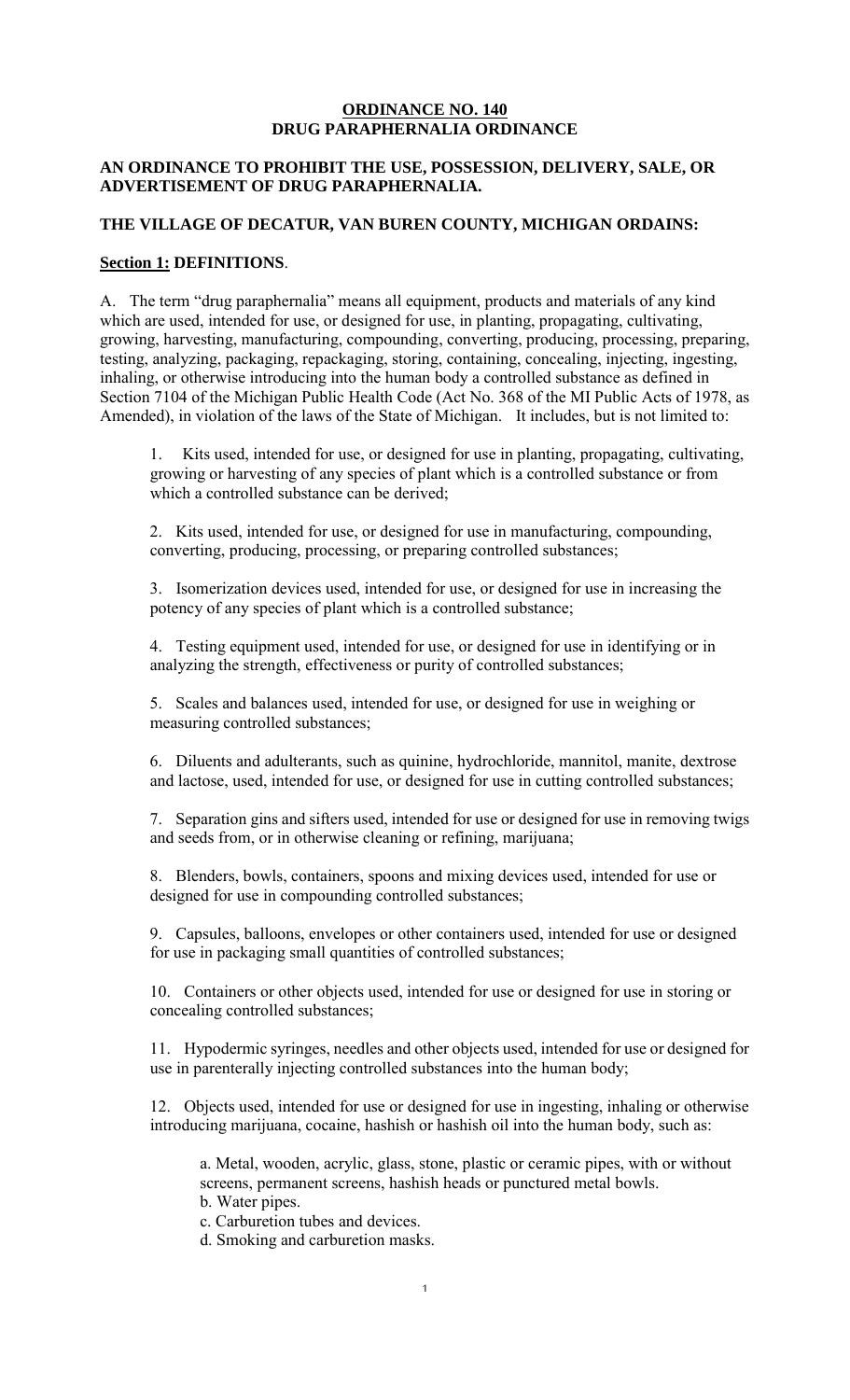e. Roach clips, meaning objects used to hold burning materials, such as a marijuana cigarette, that have become too small or too short to be held in the hand. f. Miniature cocaine spoons and cocaine vials. g. Chamber pipes. h. Carburetor pipes. I. Electric pipes. j. Air-driven pipes.

k. Chillums.

l. Bongs.

m. Ice pipes or chillers.

B. In determining whether an object is "drug paraphernalia," a court or other authority should consider, in addition to all other logically relevant factors, the following:

1. Statements by an owner or by anyone in control of the object concerning its use;

2. Prior convictions, if any, of an owner, or of anyone in control of the object, under any state or federal law relating to any controlled substances;

3. The proximity of the object, in time and space, to a direct violation of state law;

4. The proximity of the object to controlled substances;

5. The existence of any residue of controlled substances on the object;

6. Direct or circumstantial evidence of the intent of an owner, or of anyone in control of the object, to deliver it to persons whom he knows intend to use the object to facilitate a violation of state law or this Ordinance; the innocence of an owner, or of anyone in control of the object, as to a direct violation of state law shall not prevent a finding that the object is intended for use or designed for use drug paraphernalia;

7. Instructions, oral or written, provided with the object concerning its use;

8. Descriptive materials accompanying the object which explain or depict its use;

9. National and local advertising concerning its use;

10. The manner in which the object is displayed for sale;

11. Whether the owner, or anyone in control of the object, is a legitimate supplier of like or related items to the community, such as a licensed distributor or dealer of tobacco products;

12. Direct or circumstantial evidence of the ratio of sales of the object to the total sales of the business enterprise;

13. The existence and scope of legitimate uses for the object in the community, and;

14. Expert testimony concerning its use.

# **Section 2: POSSESSION OF DRUG PARAPHERNALIA.**

It is unlawful for any person, firm, or corporation to use, or to possess with intent to use, drug paraphernalia to plant, propagate, cultivate, grow, harvest, manufacture, compound, convert, produce, process, prepare, test, analyze, pack, repack, store, contain, conceal, inject, ingest, inhale or otherwise introduce into the human body a controlled substance in violation of the laws of the State of Michigan.